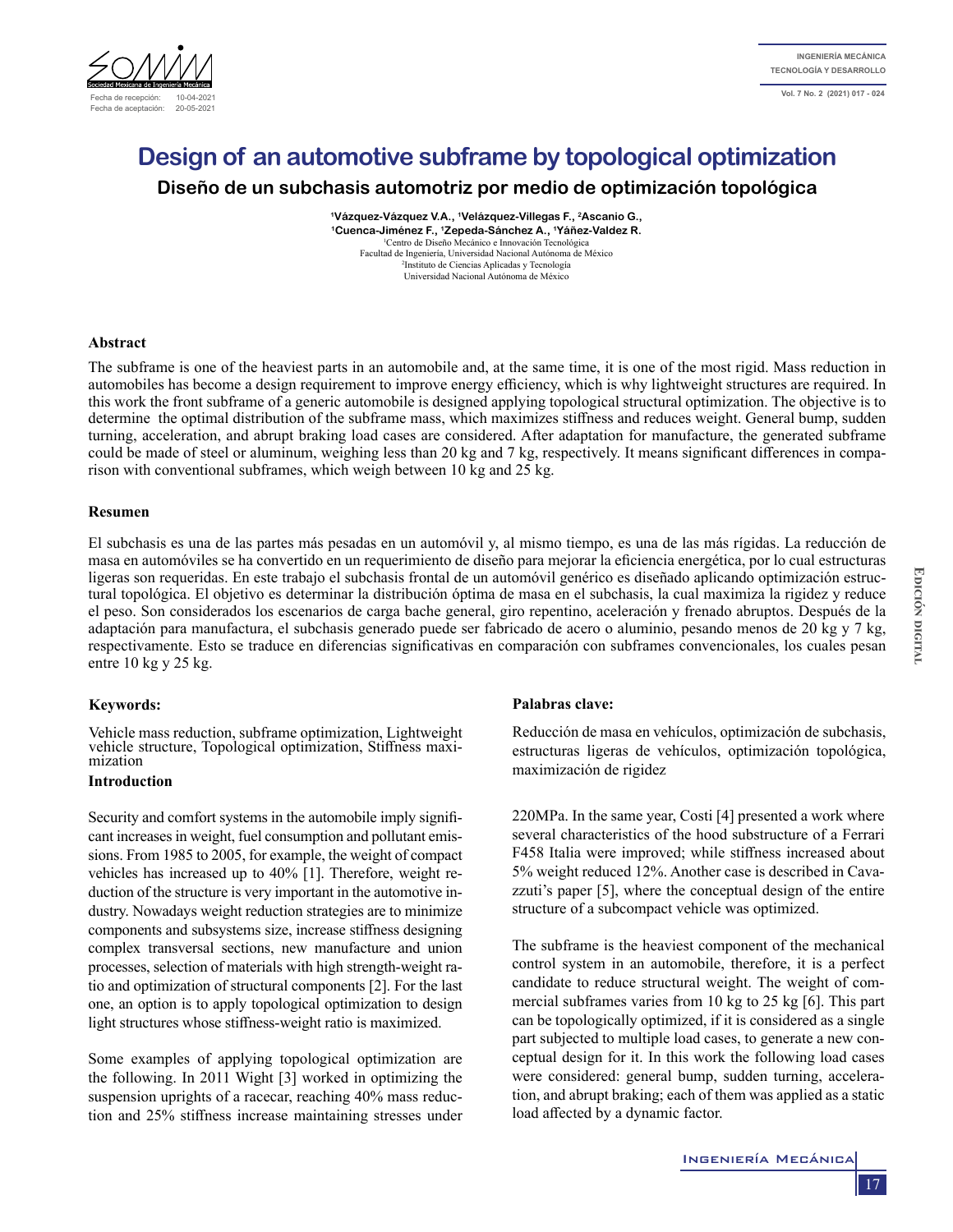# **Method**

Topological optimization is a method used to generate the best conceptual solutions for structural design problems. The main idea is to optimize the material layout in a defined design domain for given boundary conditions, load cases and requirements. The topological optimization problem implies that the design domain is modeled as a mesh of finite elements. A relative density (ρ) is associated to each finite element and is used as design variable, which is individually modified according to the performance level of each element [7].

In general terms, the lower the strain energy, the higher the stiffness of a structure. In a design domain meshed with finite elements, the individual stiffness of every element can be defined as a function of its density, so the optimization can be driven by varying ρ along the domain in a discrete way. Mass constraint is established to control the minimal and maximal mass in the structure. This is important because mass variation can produce disconnected regions and, therefore, unfeasible solutions.

The general topological optimization problem statement is described as follow:

$$
\min \int_{\Omega} \frac{1}{2} \sigma \, \epsilon \, d\Omega; \text{ subject to} \begin{cases} \rho \in [0,1] \\ m_{\text{cmin}} \leq \int_{\Omega} \rho d\Omega \leq m_{\text{cmax}} \, (\text{mass constraint}) \\ \nabla \cdot \sigma + \vec{F} = 0 \, (\text{balance equation}) \\ \sigma = C \cdot \epsilon \, (\text{constitutive equation}) \end{cases} \tag{1}
$$

where  $\Omega$  is the design domain,  $\sigma$  and  $\varepsilon$  are stress and strain distributions, respectively,  $m_{cmn}$  and  $m_{cm\alpha}$  are the minimum and maximum mass allowed, *F* represents the boundary conditions, and  $C$  is the stiffness tensor [8].

It is important to point that the conceptual solutions, although optimal, may be unfeasible for manufacturing. This is-

**Figure 1** Subframe interacting with other parts [10]

sue can be overcome adding manufacturing constraints to the optimization process; however, this may be insufficient because of the geometric complexity. In these cases, the solution must be adapted, as a final step, to obtain a design that satisfies practical manufacturing requirements.

# **Case study**

Figure 1 shows the subframe considered for being optimized, interacting with other vehicle parts. Figure 2 shows the points where the part is supported, it means the positions where the boundary conditions were applied to the reference model. This model was obtained from the Crash Simulation Vehicle Models Database of the National Highway Traffic Safety Administration (NHTSA [9]).

Based on this subframe model, the design domain shown in Figure 3 was generated. It is worth mentioning that the geometry of the protrusions was arbitrary because they were only used to connect the boundary conditions and restrictions to the design domain.



**Figure 2** Support points in the main frame [10]

#### **Load cases**.

During the phase of conceptual design, static loads, and dynamic amplification factors (acceleration factors) were used to model the most critical load cases without the complexity

- 1 SUBFRAME
- 2.- Stabilizer bar
- 3.- Steering mechanism
- 4.- Control arm
- 5.- Steering palier
- 6.- Spherical joint
- 7.- Cube
- 8.- Coupling
- 9.- Support assambly
- 10.- Shock absorber tube
- 11.- Top bracket suspension
- 12.- Spring
- 13.- Bottom bracket suspensión
- 14.- Motor support joint

2021, Vol. 7

18

ISSN 2448-5837

SSN 2448-5837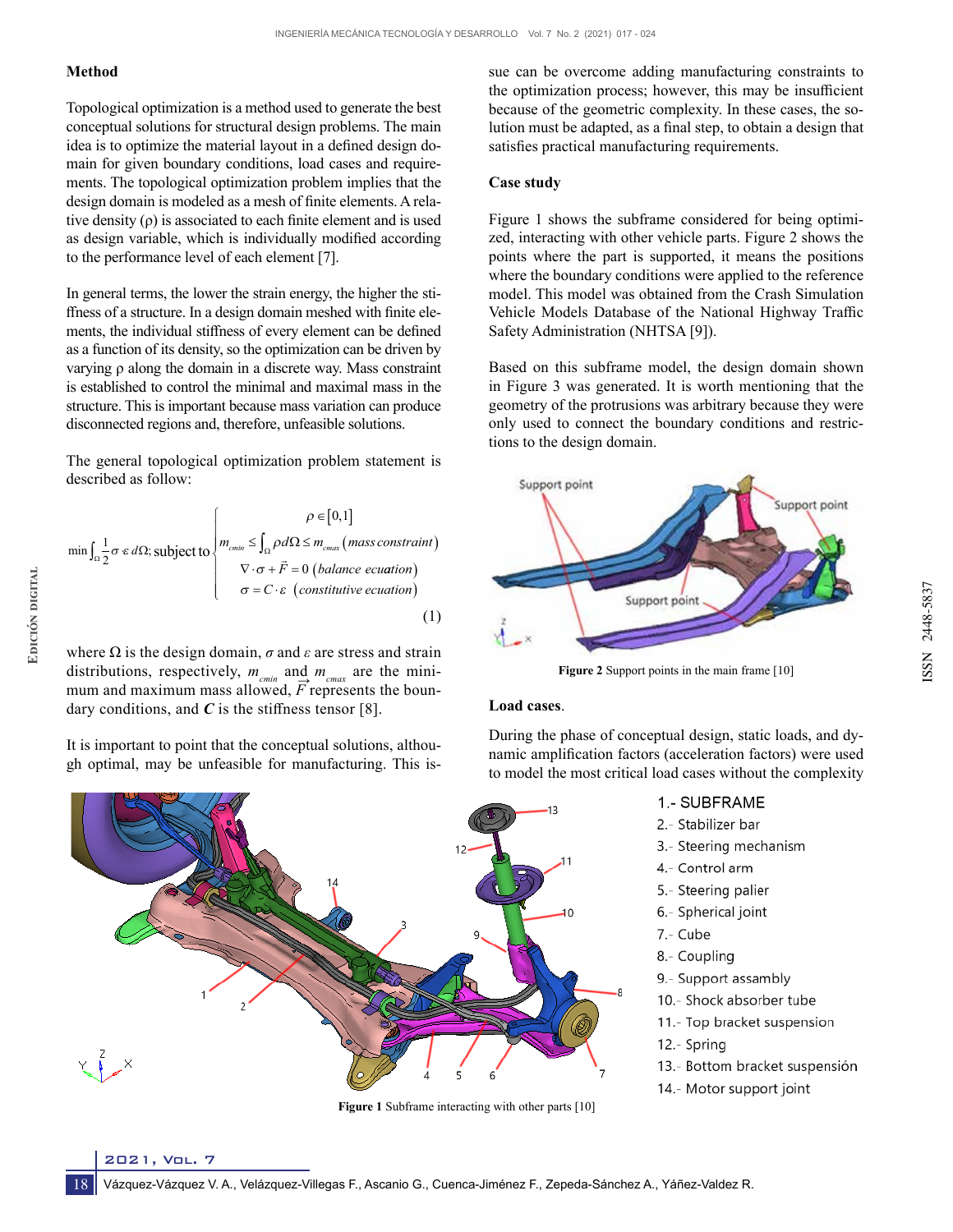of dynamic loads. In this way, the actual behavior of the subframe was estimated. Usually, the loads transmitted to the subframe are defined in terms of acceleration factors that affect the static forces; therefore, they are independent of the vehicle, and they can be easily modified [11, 12].

At the early design stage, the main interest focuses on instantaneous strength. Therefore, at this stage, it could be assumed that 'if the structure can resist the (rare) worst possible loading which can be encountered, then it is likely to have sufficient fatigue strength' [12]. The load cases considered in this work were general bump, sudden turning, acceleration, and abrupt braking. Table 1 shows the acceleration factors for standard load cases used in vehicle design according to ISO-7975:2006 "Passenger  $cars - Braking in a turn - Open loop test procedure" [13].$ 

The static weight distribution on each wheel was calculated to determine the forces affecting the subframe, according to the relations shown in Figure 4, where *l* is the wheelbase, *l f* is the distance from the gravity center (GC) to the front wheels, *h* is the high of GC, *g* is the gravity acceleration, and *m* the total mass [14]. For the vehicle in this work:  $g=9.8$  and  $m_t$ =1078 Kg. Therefore, the mass in the front wheels  $\oint_{\mathcal{F}} m_{fw}$ ) was 647 Kg (60% of  $m_l$ ) and 431 Kg in the rear wheels. The forces for each load case were calculated multiplying the static forces by the acceleration factors (Table 1), and oriented according to the coordinate system shown in Figure 5.

**Table 1** Standard load cases for structural analysis in vehicles [13]

| Standard load cases – Structural Strength | Acceleration factors |       |      |
|-------------------------------------------|----------------------|-------|------|
|                                           | X                    | у     | z    |
| Stationary Vehicle                        | 0.00                 | 0.00  | 0.00 |
| General Bump                              | 2.50                 | 2.50  | 3.00 |
| Cornering                                 | 0.00                 | ±1.25 | 1.00 |
| <b>Braking</b>                            | $-0.75$              | 0.00  | 1.00 |
| Braking and cornering                     | $-0.75$              | 0.75  | 1.00 |
| Acceleration                              | $-0.50$              | 0.00  | 1.00 |
| Acceleration and cornering                | $-0.50$              | 0.50  | 1.00 |



**Figure 4** Static loads on the automobile [14].

#### **General bump**

This load case was defined as the superposition of longitudinal, vertical, and lateral bump load cases. The longitudinal, lateral, and vertical acceleration factors were, respectively, -2.5, 2.5 and 3 according to Table 1. The calculated force components on each front wheel that suffers general bump were:  $F_x$ =-7.90 *KN*,  $F_y$ =7.90 *KN* and  $F_z$ =9.48 *KN*.

### **Cornering**.

When a vehicle is driven into a sharp curve, the outer wheels experience greater forces than those in the static case because of the centrifugal effect. In the most critical situation, the inner wheels experience a third of the static vertical forces, while the outer wheels support five thirds of those forces, being the total vertical force for this load case twice the static force [13]. That means  $F_z = 1.06$  KN in the front inner wheel and *F*<sub>z</sub>=5.28 *KN* in the front outer wheel. Considering the acceleration factor in Table 1, i. e. 1.25, the lateral force in each wheel was  $F_y = 1.32$  *KN* in the inner wheel and  $F_y = 6.60$ *KN* in the outer one. It is obvious that this load case should be considered on both sides, not simultaneously, because a vehicle is driven to the left or to the right.



**Figure 3** Design domain generated from the original model.

**EDICIÓN DIGITAL Edición digital**

Ingeniería Mecánica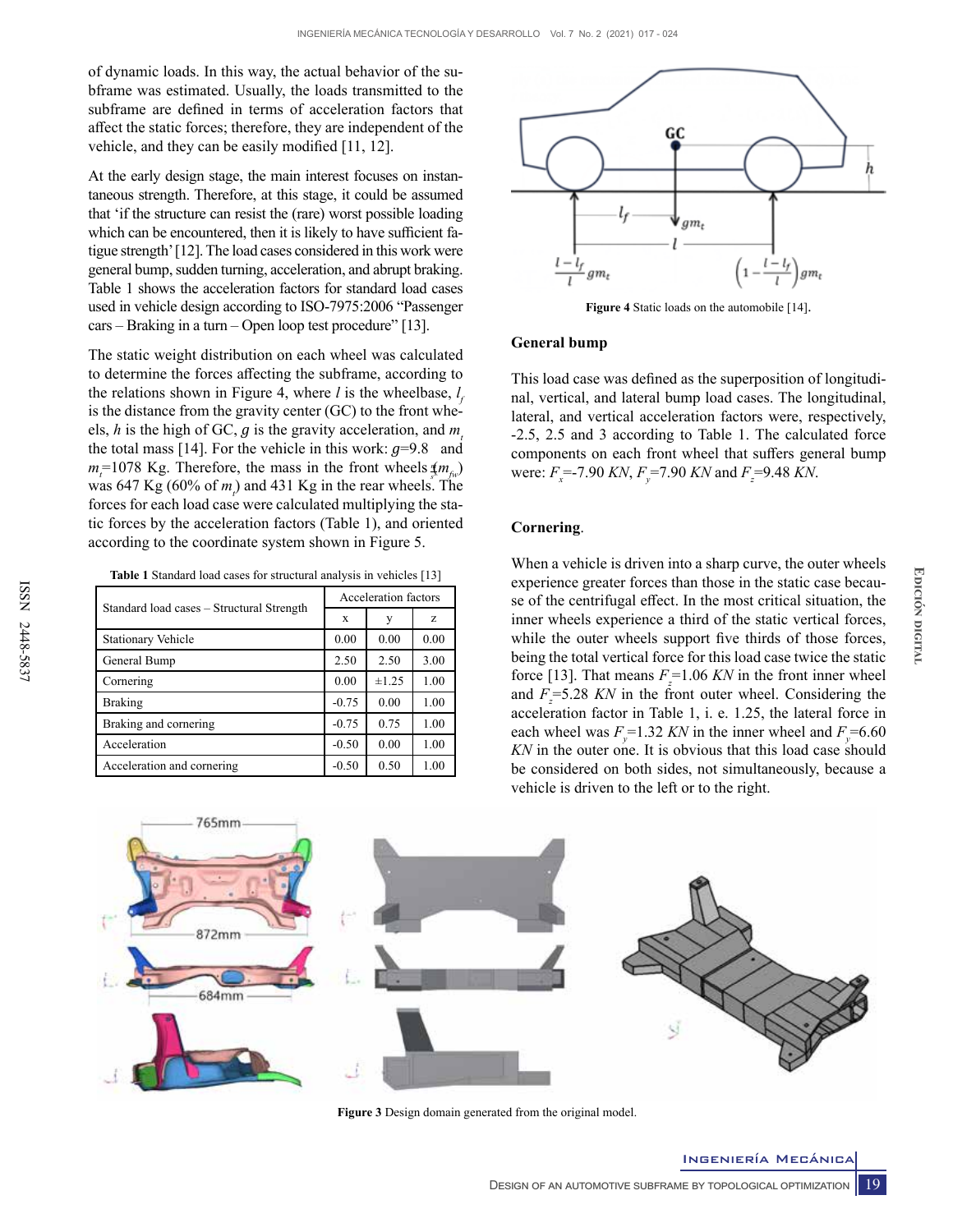#### **Braking and Acceleration.**

Due to the dynamic effect of braking, the mass supported by the front wheels changes according to the equation (2), where  $m_{f_{\text{w}}b}$  is the mass supported during braking by the front wheels and  $\mu$  is the frictional coefficient between the ground and the wheels. A very common value of  $\mu$ , during braking, is 0.9 [13]. Therefore, knowing that  $m_{f_{\psi b}}$ =859 *Kg*, for each wheel the vertical force is  $F_z = 4.21$  KN and, considering the acceleration factor for braking, the horizontal force was  $F_x = -3.16$  KN.

$$
m_{f_{\mathcal{W}b}} = \frac{\left(l - l_f + \mu h\right)}{l} m_{\mathcal{V}}
$$
 (2)

According to Table 1 when a vehicle suddenly accelerates longitudinal forces appear over the wheels, whose magnitude is a half of the vertical forces, hence  $F_z = 3.17$  *KN* and *Fx* =-1.59 *KN*.



(pivoting) **Figure 5** Coordinate system on the automobile [13].

#### **Finite element model and constraints**

A fine lineal tetrahedral mesh was used, with an element size of 5 mm, which was adequate to represent accurately the design domain and to generate good quality results. Steel AISI 52100 (Young's modulus 200GPa, yield stress 280 MPa, density 7890 Kg/m<sup>3</sup>) was considered as a first option of material. The initial mass of the design domain was 155 kg. The finite element model, the analysis and the optimization were developed in the Altair-Hyperworks software [15,16].

The forces produced by the roll bar and the steering were considered as negligible because their magnitudes and effects over the subframe are much smaller than the forces produced by the control arm. This component was simplified as a rigid frame that transmits forces to the joints in the subframe. In other hand, the joining zones between the subframe and the main structure were considered as constrained surfaces (Figure 6). Each load case was applied through the control arm. As an example, Figure 7 shows the load case General bump over the right wheel.

#### **Optimization results**

In the optimization process, the following guidelines were considered. In first place, the optimal subframe should be light, therefore, the mass of the design domain was reduced as much as possible. At the same time, the subframe should be rigid enough to support all the non-simultaneous load cases. Therefore, stiffness was maximized. Another important constraint needed in the subframe was symmetry because driving occurs in both directions right and left. After several iterations, the optimal structure reached a mass of 7.5 kg (Figure 8). Obviously, this optimal structure was just a conceptual solution to the subframe because it cannot be manufactured directly; so, an adaptation process was required, in which this conceptual solution was modified to satisfy manufacture requirements.

ISSN 2448-5837

SSN 2448-5837



**Figure 6** Control arm simplified as two bars rigid frame and constrained surfaces.

20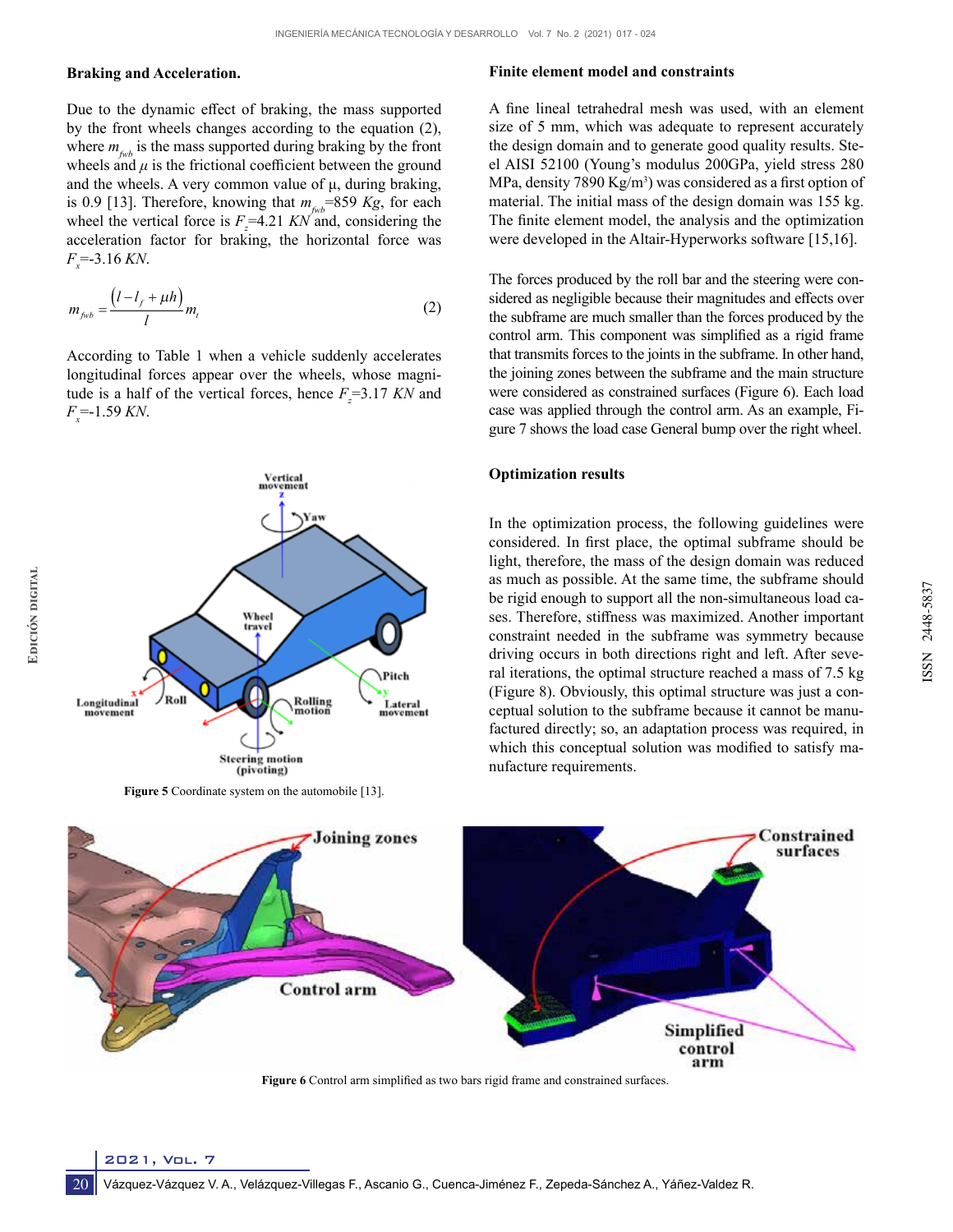

**Figure 7** General bump over the right wheel.

# **Adaptation process**

The structure was divided in three different parts to facilitate the adaptation process (Figure 9), which had two phases.

First phase.- the parts were modified by changing thickness and simplifying the geometry of cavities, some of them were omitted because they were very small. Besides, symmetry was applied to the geometry because it is a required characteristic in the subframe. After this process, the subframe structure shown in Figure 10 was obtained.



**Figure 9** Sections in the conceptual solution.

Second phase.- the structure was modified based on the stress

level. In this iterative phase the load cases were applied to the new structure to determine zones where the stress level was high. These zones were modified by including or varying chamfers, fillets, and thickness to eliminate stress concentrators and to generate a robust enough structure that supports all the load cases. In this phase, section A and C suffered the most drastic modifications because they presented several stress concentrators. These were eliminated by implementing fillets (Figure 11). In Figure 12 the stress distribution in the final subframe structure is shown for general bump load case, which is the most critical of all of them. The maximum von Mises equivalent stress occurred in the fillets around the holes in section A (187 MPa). Additionally, for all load cases, the subframe was a fully stressed structure with a low overall stress level.

# **Manufacture proposal.**

Although the first option was steel AISI 52100, for this early design phase, aluminum alloys were also worth considering, as indicated by the Standard BS EN 573-1:2004 [17]. It recommends these alloys for producing subframe and other structural elements in the automotive industry, because of their high strength-weight ratio and their molding ease. The EN AW 6063 alloy was chosen, whose mechanical properties are: density 2686 Kg/m3 , Young's Module 72.5 GPa, Poisson



**Figure 8** Subframe structure after the optimization process.

Ingeniería Mecánica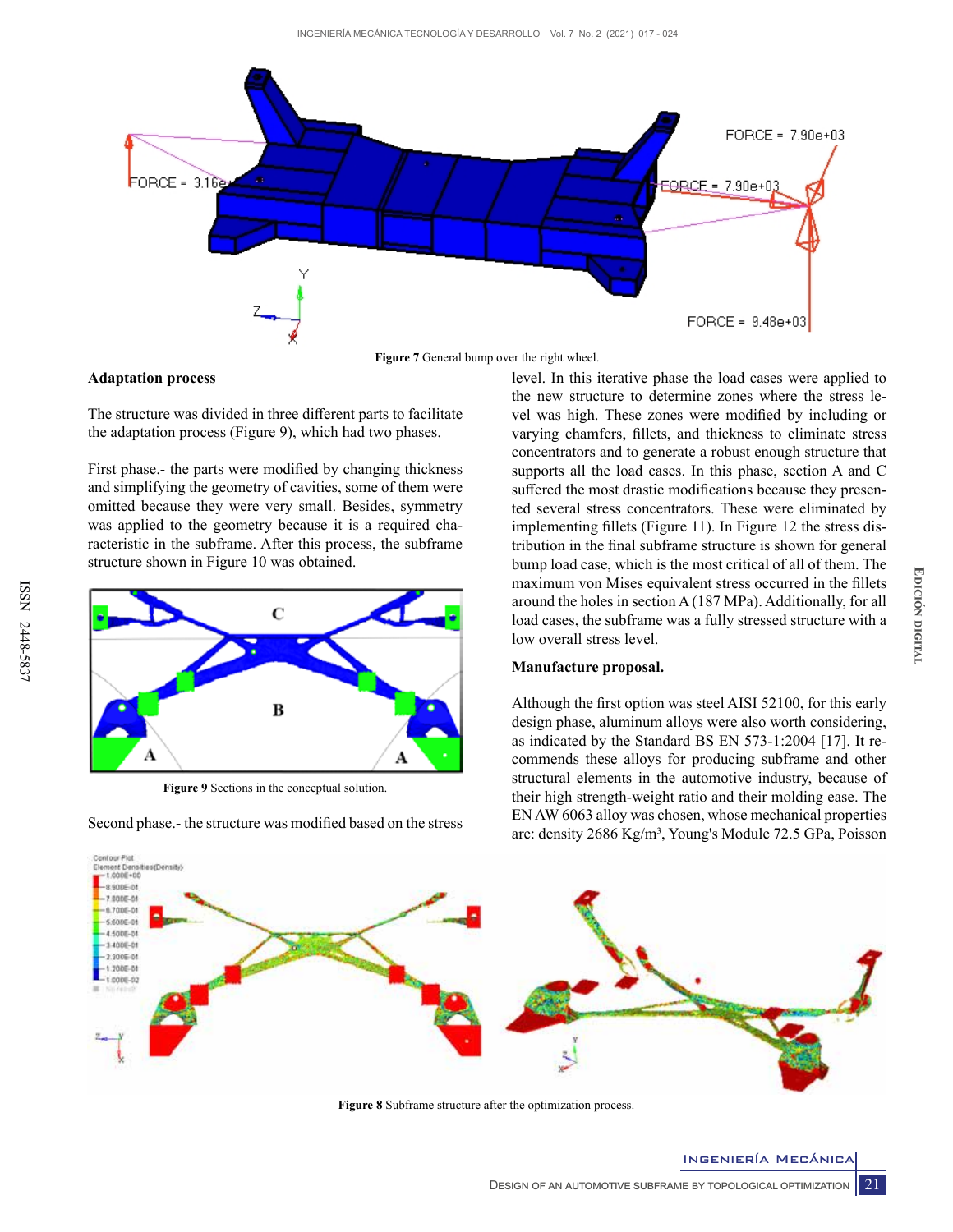

**Figure 10** Adapted subframe geometry after the first phase of adaptation in comparison with the topologically optimized geometry.

ratio 0.33, yield stress according to the type of tempering: 130-145 MPa (T4), 145-190 MPa (T5) and 200-245 MPa (T6). Based on the maximum equivalent stress for the worst case ( $\sim$ 187 MPa), the EN AW 6063 T6 alloy was considered for manufacturing the subframe.

The manufactured chassis was conceived as the union by welding of several parts. For the four connecting parts (Figure 13), molding and machining processes were considered. During the adaptation phase, the central body of the subframe was conceived as a plane body with symmetrical holes. In Figure 14 is shown the central body as the union of a folded tube and a machined plate, both made of EN AW 6063 T6 alloy.



**Figure 11** Left: Part in the section C after the first adaptation phase. Right: Final geometry after the second adaptation phase.

Made of steel the subframe would weigh 19.6 kg (up to 22% less compared to commercial options). Made of aluminum it would weigh 6.7 kg (up to 73% less).

MIG welding process was considered as a first option because it is unexpensive. Linear friction welding process could be an excellent alternative to avoid filler metal. The subframe is integrated as the Figure 15 shows.

## **Conclusions.**

The design of a subframe, applying topological optimization and an adaptation process, was presented in this work. The most critical loads were considered as static load cases based on the automobile weight and dynamic amplification factors. In this way the dynamic effects were estimated. Based on the maximum von Mises equivalent stress, steel AISI 52100 and aluminum alloy 6063 T6 were considered as raw material for the subframe. Compared to commercial options, the designed subframe was up to 22% lighter (for steel) or up to 73% lighter (for aluminum), without sacrificing stiffness. In addition, it is a fully stressed structure with a low overall stress level. The adaptation process was a critical phase for the design due to the optimal distribution of mass should be preserved, while manufacture constraints should be considered. Up to today there is not a simple method to the adaptation process, therefore it strongly depends on the experience of structural designers and, consequently, it requires a long time. However, given the benefit, the effort is worth it.



**Figure 13** Parts connected to the main structure.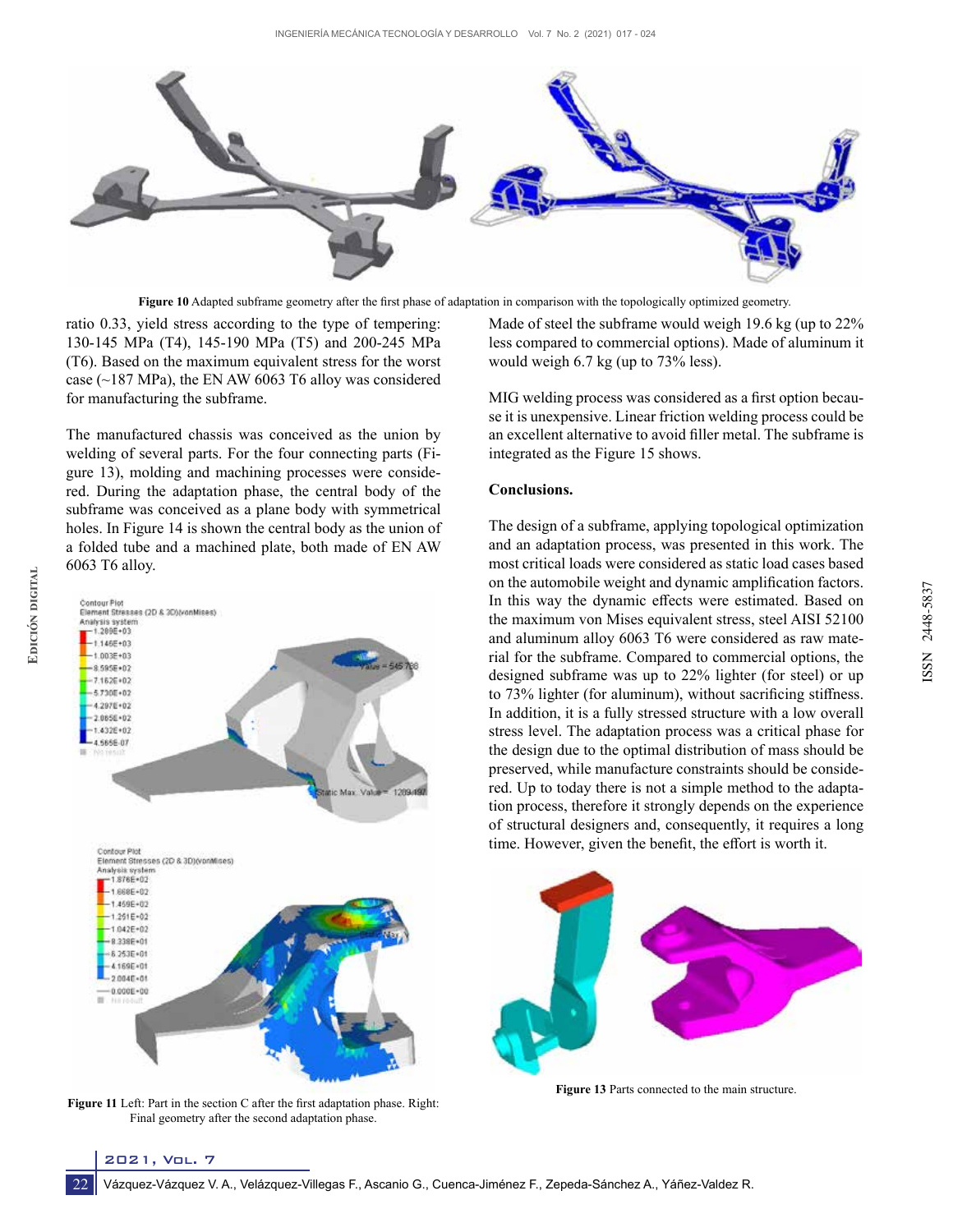

**Figure 12** Stress distribution in the final subframe for the worst case (general bump).



# **Acknowledgment**

*This work was supported by DGAPA-UNAM [PAPIIT IN113315].*



**Figure 15** Final subframe

Ingeniería Mecánica